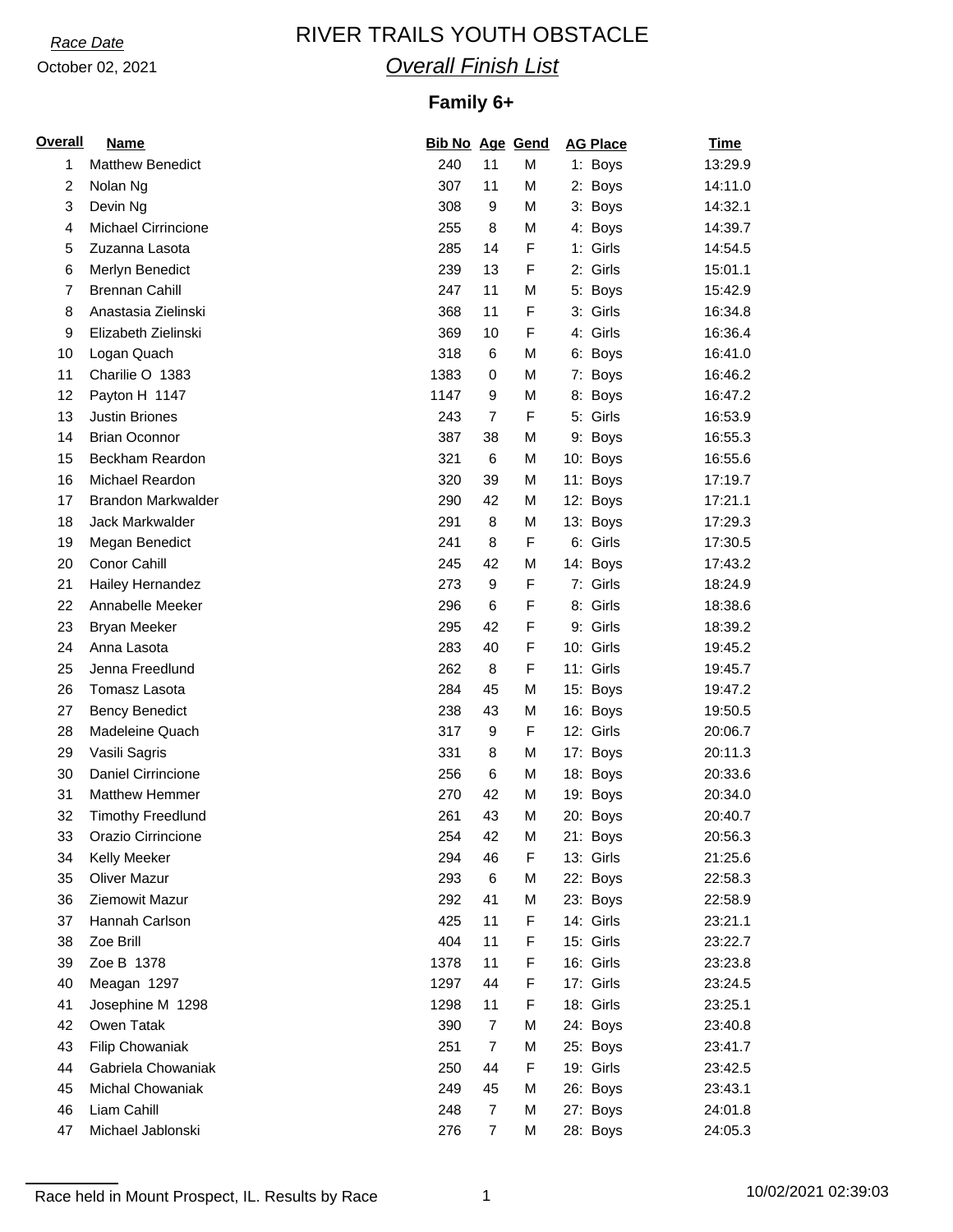# *Race Date* RIVER TRAILS YOUTH OBSTACLE *Overall Finish List*

## **Family 6+**

| <b>Overall</b> | <b>Name</b>              | <b>Bib No Age Gend</b> |                |   | <b>AG Place</b> | <u>Time</u> |
|----------------|--------------------------|------------------------|----------------|---|-----------------|-------------|
| 48             | Michael Jablonski        | 275                    | 46             | M | 29: Boys        | 24:06.7     |
| 49             | Marie Cahill             | 246                    | 42             | F | 20: Girls       | 24:08.3     |
| 50             | Aubrey Carlson           | 426                    | $\overline{7}$ | F | 21: Girls       | 24:14.3     |
| 51             | <b>Brian Carlson</b>     | 424                    | 42             | M | 30: Boys        | 24:14.8     |
| 52             | Renee Kowalczyk          | 282                    | 44             | F | 22: Girls       | 24:20.8     |
| 53             | Parris Ng                | 305                    | 44             | M | 31: Boys        | 24:21.4     |
| 54             | Dylan Donovan            | 260                    | 6              | M | 32: Boys        | 24:26.9     |
| 55             | Thomas Roth              | 329                    | 9              | M | 33: Boys        | 24:33.4     |
| 56             | <b>Riley 1178</b>        | 1178                   | 11             | F | 23: Girls       | 24:36.0     |
| 57             | Regan Lauesen            | 289                    | $\overline{7}$ | F | 24: Girls       | 24:40.8     |
| 58             | Savannah Ng              | 309                    | $\overline{7}$ | F | 25: Girls       | 24:41.5     |
| 59             | Michael Begora           | 236                    | 39             | M | 34: Boys        | 25:06.3     |
| 60             | <b>Cindy Moser</b>       | 302                    | 39             | F | 26: Girls       | 25:22.8     |
| 61             | Owen 1303                | 1303                   | 6              | M | 35: Boys        | 25:25.9     |
| 62             | Will Klein               | 279                    | 6              | M | 36: Boys        | 25:26.5     |
| 63             | <b>Matthew Klein</b>     | 277                    | 43             | M | 37: Boys        | 25:27.1     |
| 64             | Gloria Partenach         | 312                    | 8              | F | 27: Girls       | 25:35.7     |
| 65             | <b>Richard Quach</b>     | 316                    | 43             | М | 38: Boys        | 25:41.7     |
| 66             | <b>Brian Partenach</b>   | 311                    | 43             | M | 39: Boys        | 25:58.6     |
| 67             | Cora Richer              | 326                    | 12             | F | 28: Girls       | 25:59.2     |
| 68             | Caden Richer             | 327                    | 9              | M | 40: Boys        | 26:03.1     |
| 69             | R Donovan                | 259                    | 6              | M | 41: Boys        | 26:03.6     |
| 70             | Julia Donovan            | 257                    | 36             | F | 29: Girls       | 26:04.4     |
| 71             | Nicholas Zielinski       | 370                    | 6              | M | 42: Boys        | 26:04.8     |
| 72             | Jamie Richer             | 324                    | 43             | F | 30: Girls       | 26:05.3     |
| 73             | Tom Richer               | 325                    | 45             | М | 43: Boys        | 26:13.7     |
| 74             | Emma Hernandez           | 274                    | $\overline{7}$ | F | 31: Girls       | 26:14.1     |
| 75             | Laura Hernandez          | 272                    | 39             | F | 32: Girls       | 26:20.2     |
| 76             | Noah Roth                | 330                    | 7              | M | 44: Boys        | 26:20.7     |
| 77             | Tom Roth                 | 328                    | 35             | M | 45: Boys        | 26:48.8     |
| 78             | Abigail Shapiro          | 198                    | 9              | F | 33: Girls       | 26:49.3     |
| 79             | Mason Shapiro            | 336                    | 6              | M | 46: Boys        | 26:49.8     |
| 80             | Joshua Shapiro           | 335                    | 41             | M | 47: Boys        | 26:50.2     |
| 81             | <b>Isabella Verceles</b> | 356                    | 8              | F | 34: Girls       | 26:50.7     |
| 82             | <b>Fernald Verceles</b>  | 355                    | 43             | M | 48: Boys        | 26:52.1     |
| 83             | Liam Giltner             | 265                    | 6              | M | 49: Boys        | 26:52.5     |
| 84             | Declan Giltner           | 264                    | 6              | M | 50: Boys        | 26:52.9     |
| 85             | Madison Shudy            | 340                    | 6              | F | 35: Girls       | 26:53.7     |
| 86             | Nicole Giltner           | 263                    | 35             | F | 36: Girls       | 26:54.2     |
| 87             | Linda Vuong              | 363                    | 40             | F | 37: Girls       | 26:54.7     |
| 88             | Jenny Ng                 | 306                    | 40             | F | 38: Girls       | 26:55.1     |
| 89             | Joanne Hemmer            | 269                    | 38             | F | 39: Girls       | 27:27.3     |
| 90             | <b>Beth Miller</b>       | 422                    | 14             | F | 40: Girls       | 27:54.3     |
| 91             | <b>Thomas Miller</b>     | 423                    | 46             | М | 51: Boys        | 27:55.1     |
| 92             | Samantha C 1206          | 1206                   | 8              | F | 41: Girls       | 27:57.9     |
| 93             | El Izabeth 1300          | 1300                   | 8              | F | 42: Girls       | 27:59.3     |
| 94             | Karl Cielak              | 253                    | 45             | F | 43: Girls       | 28:00.0     |
|                |                          |                        |                |   |                 |             |

Race held in Mount Prospect, IL. Results by Race 2 10/02/2021 02:39:04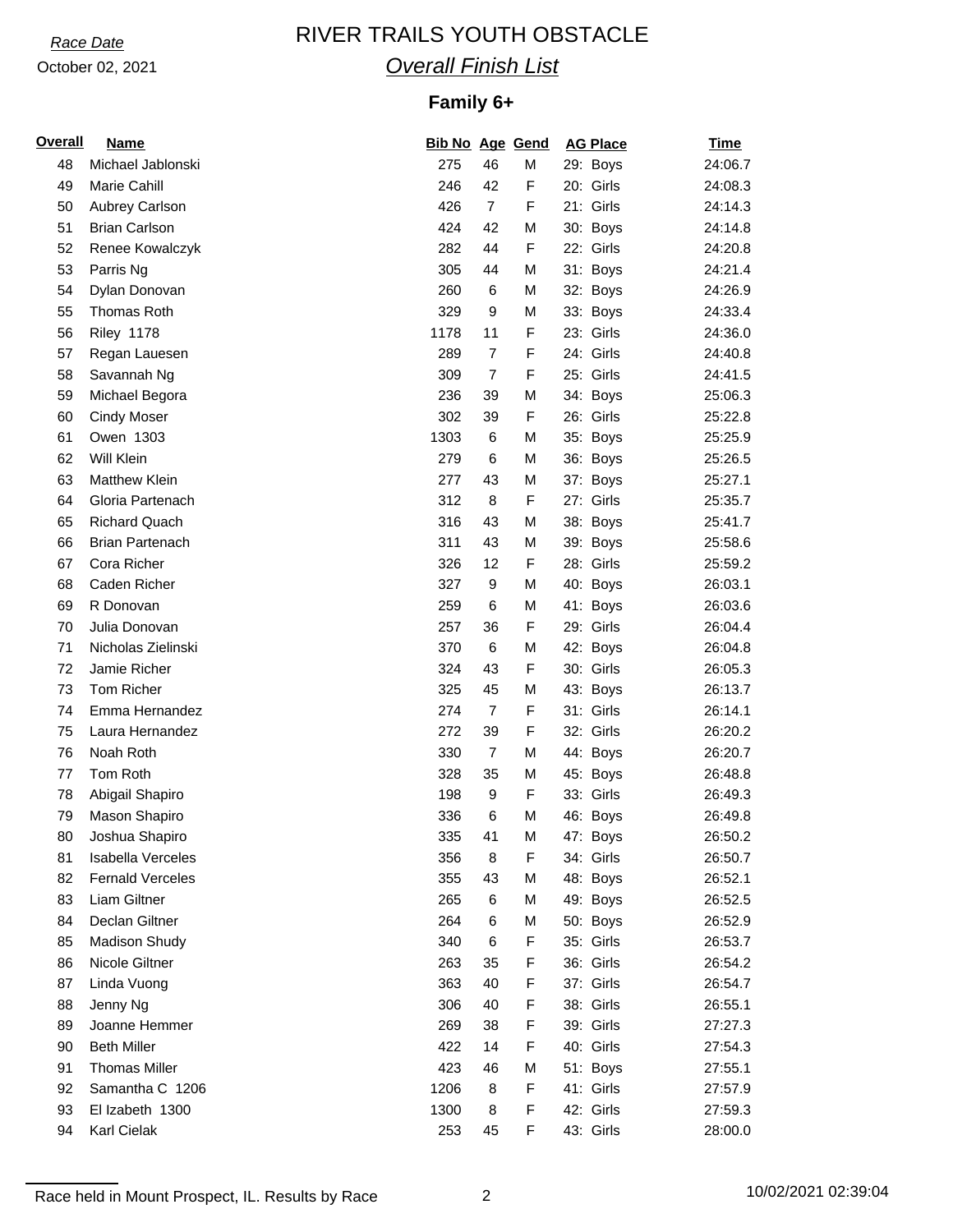# *Race Date* RIVER TRAILS YOUTH OBSTACLE *Overall Finish List*

## **Family 6+**

| <b>Overall</b> | <u>Name</u>            | <b>Bib No Age Gend</b> |                |   | <b>AG Place</b> | <b>Time</b> |
|----------------|------------------------|------------------------|----------------|---|-----------------|-------------|
| 95             | Mia Lattanzio          | 288                    | 9              | F | 44: Girls       | 28:14.9     |
| 96             | Doree Lattanzio        | 287                    | 46             | F | 45: Girls       | 28:19.5     |
| 97             | Sloana Shudy           | 339                    | $\overline{7}$ | F | 46: Girls       | 28:55.8     |
| 98             | Jason Shudy            | 338                    | 21             | M | 52: Boys        | 28:56.5     |
| 99             | Juliana Storelli       | 345                    | 8              | F | 47: Girls       | 29:00.7     |
| 100            | Joseph Storelli        | 344                    | 48             | M | 53: Boys        | 29:02.2     |
| 101            | Katherine Tatak        | 389                    | 37             | F | 48: Girls       | 29:04.1     |
| 102            | Logan Rekart           | 323                    | 8              | M | 54: Boys        | 29:05.1     |
| 103            | Joel Raymond           | 319                    | 19             | M | 55: Boys        | 29:05.7     |
| 104            | <b>Phillip Rekart</b>  | 322                    | 38             | M | 56: Boys        | 29:06.3     |
| 105            | <b>Enrique Page</b>    | 310                    | 33             | M | 57: Boys        | 29:11.3     |
| 106            | Laura Petratos         | 315                    | 10             | F | 49: Girls       | 29:12.1     |
| 107            | <b>Connor Briones</b>  | 421                    | 6              | M | 58: Boys        | 29:12.7     |
| 108            | Shannon Briones        | 242                    | 36             | M | 59: Boys        | 29:15.1     |
| 109            | Grace 1209             | 1209                   | 8              | F | 50: Girls       | 29:25.8     |
| 110            | <b>Cooper Crilly</b>   | 402                    | 6              | M | 60: Boys        | 29:26.4     |
| 111            | Owen Hammer            | 267                    | 9              | M | 61: Boys        | 29:27.7     |
| 112            | Erin Prior             | 195                    | 9              | F | 51: Girls       | 29:28.6     |
| 113            | <b>Colin Tatak</b>     | 391                    | 9              | M | 62: Boys        | 29:29.4     |
| 114            | <b>Hudson Kleist</b>   | 394                    | 10             | M | 63: Boys        | 29:30.1     |
| 115            | Nicholas Pane          | 397                    | 5              | M | 64: Boys        | 29:36.0     |
| 116            | Nick Pane              | 396                    | 40             | M | 65: Boys        | 29:36.7     |
| 117            | Kevin Prior            | 395                    | 55             | M | 66: Boys        | 29:47.4     |
| 118            | David Torbeck          | 353                    | 44             | M | 67: Boys        | 30:50.4     |
| 119            | <b>Chris Torbeck</b>   | 354                    | 10             | M | 68: Boys        | 30:53.3     |
| 120            | <b>Hunter Kleist</b>   | 393                    | 8              | M | 69: Boys        | 30:54.1     |
| 121            | <b>River Broderick</b> | 244                    | 9              | M | 70: Boys        | 31:04.2     |
| 122            | Erika Storlie          | 346                    | 44             | F | 52: Girls       | 31:05.0     |
| 123            | Avery Brody            | 408                    | $\overline{7}$ | F | 53: Girls       | 31:07.2     |
| 124            | Jason Brody            | 407                    | 44             | M | 71: Boys        | 31:07.7     |
| 125            | Ashley Thorsen         | 351                    | 10             | F | 54: Girls       | 31:09.3     |
| 126            | Kaylee Thorsen         | 352                    | 5              | F | 55: Girls       | 31:14.8     |
| 127            | Kerri Thorsen          | 349                    | 39             | F | 56: Girls       | 31:15.4     |
| 128            | Ben R Hammer           | 268                    | 7              | M | 72: Boys        | 31:39.5     |
| 129            | Justin Thorsen         | 350                    | 45             | M | 73: Boys        | 32:08.1     |
| 130            | Zachary Shapiro        | 165                    | 11             | M | 74: Boys        | 32:20.2     |
| 131            | Valerie Shapiro        | 334                    | 41             | F | 57: Girls       | 32:21.3     |
| 132            | Amelia 1301            | 1301                   | $\overline{7}$ | F | 58: Girls       | 32:23.2     |
| 133            | Marna Cielak           | 252                    | 51             | F | 59: Girls       | 32:24.3     |
| 134            | Anna Messer            | 299                    | 11             | F | 60: Girls       | 32:25.0     |
| 135            | Vanessa Brill          | 403                    | 43             | F | 61: Girls       | 32:25.7     |
| 136            | Lisa Crilly            | 401                    | 44             | F | 62: Girls       | 32:32.1     |
| 137            | <b>Emily Hammer</b>    | 266                    | 36             | F | 63: Girls       | 32:33.0     |
| 138            | Marcin Wojewoda        | 366                    | 41             | M | 75: Boys        | 32:49.9     |
| 139            | Alexander Wojewoda     | 367                    | 6              | M | 76: Boys        | 32:51.5     |
| 140            | Teodora Vukovic        | 361                    | 6              | F | 64: Girls       | 32:52.3     |
| 141            | Milijana Vukovic       | 362                    | 6              | F | 65: Girls       | 32:53.0     |

Race held in Mount Prospect, IL. Results by Race 3 10/02/2021 02:39:05